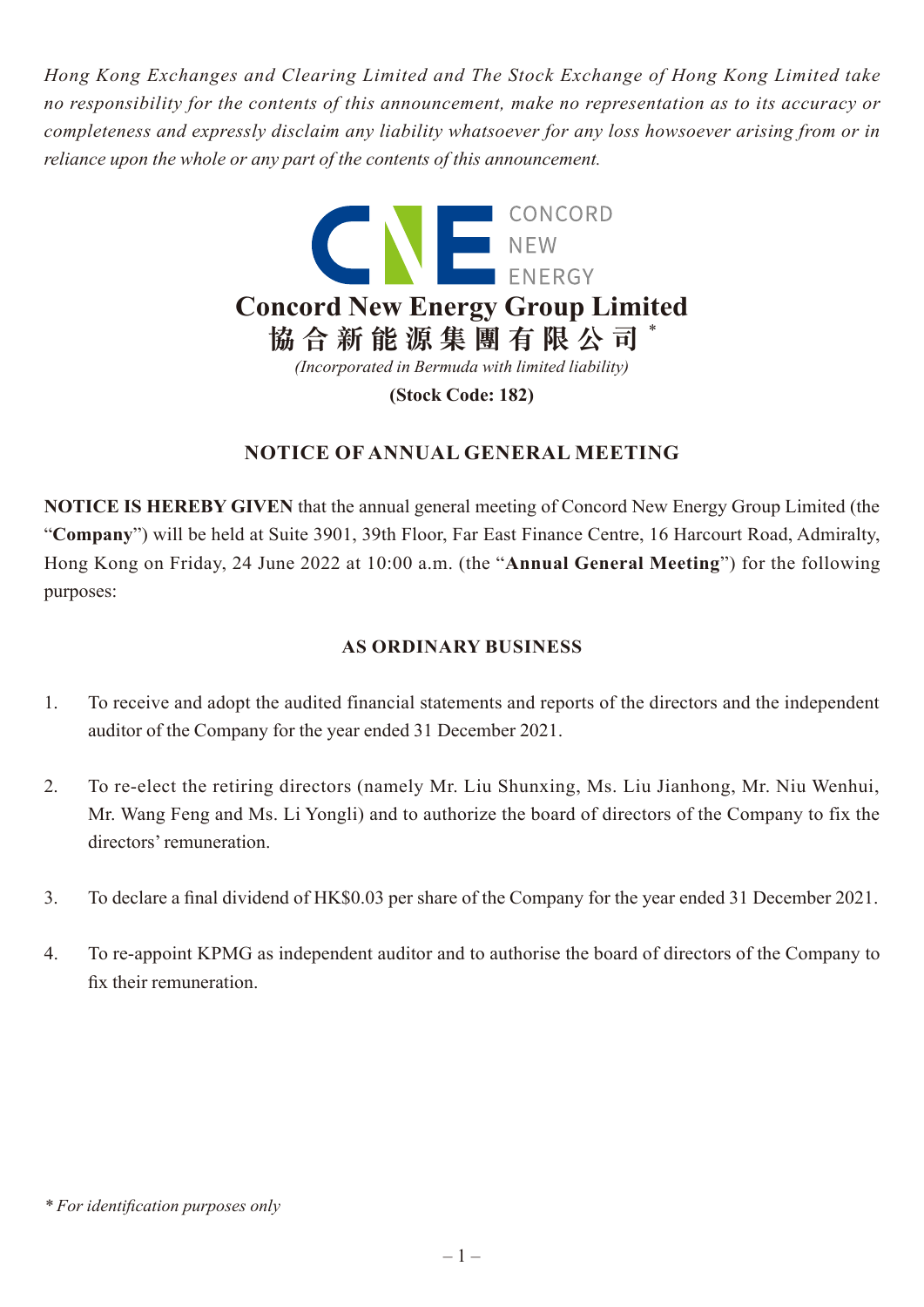#### **AS SPECIAL BUSINESS**

To consider and, if thought fit, pass with or without modifications, the following resolutions of the Company:

## 5. "**THAT**:

- (a) subject to paragraph (c) below, the exercise by the directors of the Company during the Relevant Period of all the powers of the Company to allot, issue and deal with additional shares in the capital of the Company and to make or grant offers, agreements, options and rights of exchange or conversion which might require the exercise of such powers be and is hereby generally and unconditionally approved;
- (b) the approval in paragraph (a) shall be in addition to any other authorisation given to the directors of the Company and shall authorise the directors of the Company during the Relevant Period to make or grant offers, agreements, options and rights of exchange or conversion which might require the exercise of such powers after the end of the Relevant Period;
- (c) the aggregate nominal amount of share capital allotted or agreed conditionally or unconditionally to be allotted (whether pursuant to an option or otherwise) by the directors of the Company pursuant to the approval granted in paragraph (a), otherwise than pursuant to (i) a Rights Issue, or (ii) the share option scheme of the Company approved by the Stock Exchange, or (iii) the exercise of rights of subscription, exchange or conversion under the terms of any warrants or convertible securities issued by the Company or any securities which are exchangeable into Shares; or (iv) any scrip dividend or similar arrangement providing for the allotment of shares in lieu of the whole or part of a dividend on shares of the Company in accordance with the Bye-laws of the Company, shall not exceed the aggregate of 20 per cent. of the aggregate nominal amount of the issued share capital of the Company as at the date of passing this resolution, and the said approval shall be limited accordingly; and
- (d) for the purposes of this resolution:

"Relevant Period" means the period from the passing of this resolution until whichever is the earliest of:

- (i) the conclusion of the next annual general meeting of the Company;
- (ii) the expiration of the period within which the next annual general meeting of the Company is required by law or bye-laws of the Company to be held; or
- (iii) the date upon which the authority set out in this resolution is revoked or varied by way of ordinary resolution of the Company in a general meeting.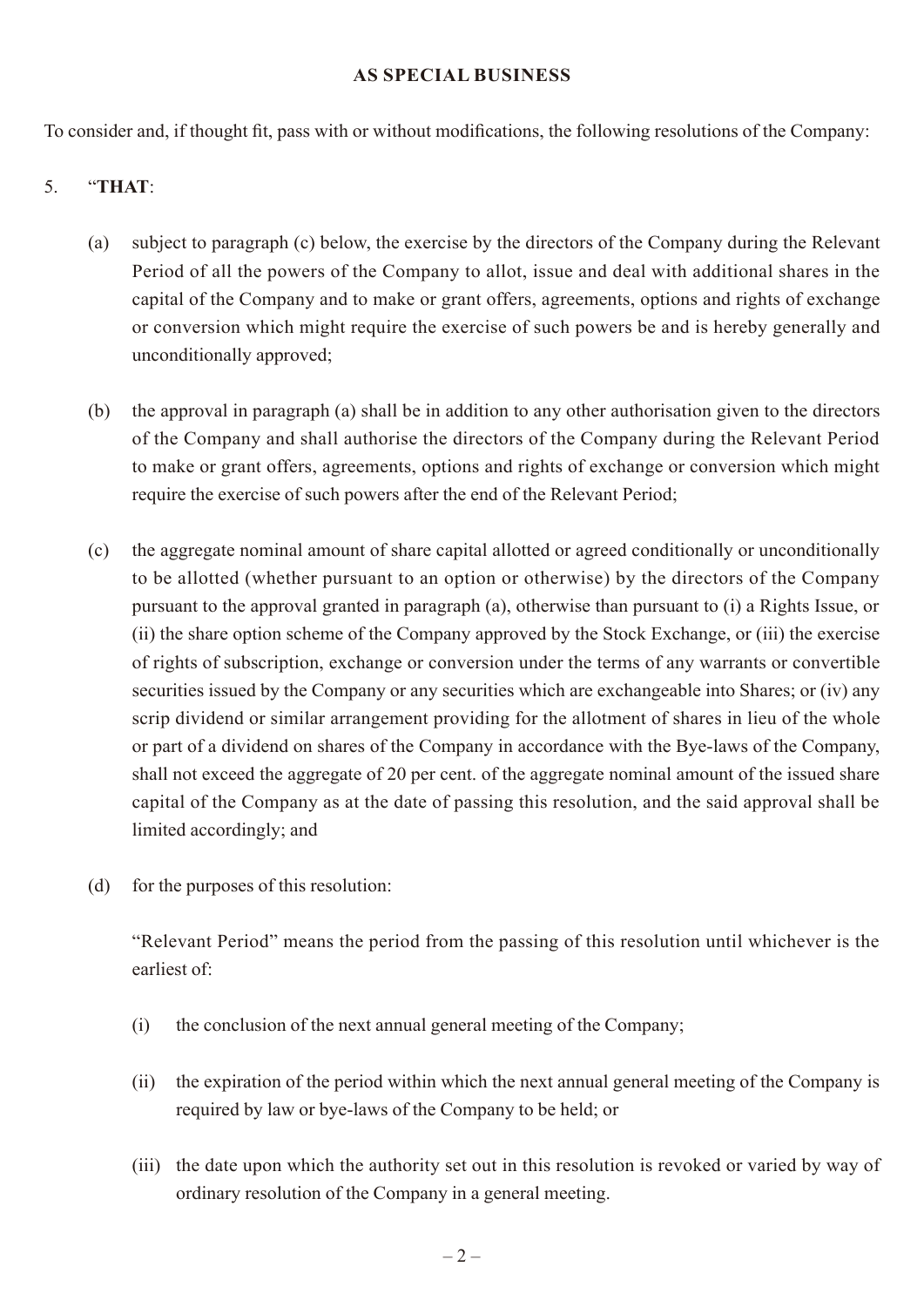"Rights Issue" means an offer of shares open for a period fixed by the directors of the Company to holders of shares on the register on a fixed record date in proportion to their then holdings of such shares (subject to such exclusions or other arrangements as the directors of the Company may deem necessary or expedient in relation to fractional entitlements or having regard to any restrictions or obligations under the laws of any relevant jurisdiction, or the requirements of any recognised regulatory body or any stock exchange, in any territory outside Hong Kong)."

## 6. "**THAT**:

- (a) subject to paragraph (b) below, the exercise by the directors of the Company during the Relevant Period of all the powers of the Company to repurchase shares in the capital of the Company on the Stock Exchange or on any other stock exchange on which securities of the Company may be listed and which is recognised by the Securities and Futures Commission of Hong Kong and the Stock Exchange for this purpose, subject to and in accordance with all applicable laws, be and the same is hereby generally and unconditionally approved;
- (b) the aggregate nominal amount of the ordinary shares to be purchased or agreed conditionally or unconditionally to be purchased by the directors of the Company pursuant to the approval in paragraph (a) during the Relevant Period shall not exceed 10 per cent. of the aggregate nominal amount of the issued share capital of the Company at the date of passing this resolution, and the said approval shall be limited accordingly; and
- (c) for the purpose of this resolution:

"Relevant Period" means the period from the passing of this resolution until whichever is the earliest of:

- (i) the conclusion of the next annual general meeting of the Company;
- (ii) the expiration of the period within which the next annual general meeting of the Company is required by law or the bye-laws of the Company to be held; or
- (iii) the date upon which the authority set out in this Resolution is revoked or varied by way of ordinary resolution of the Company in general meeting."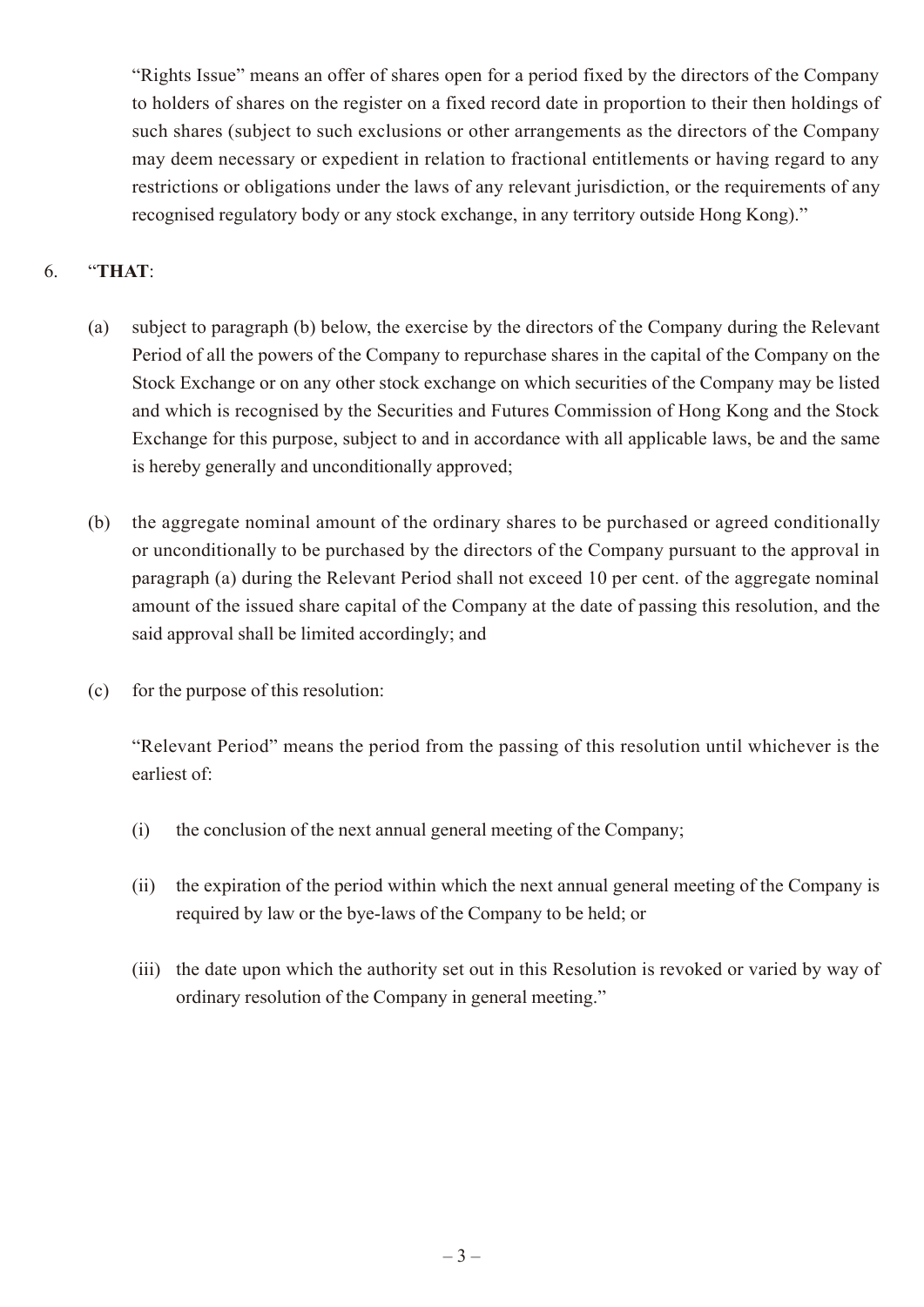- 7. "**THAT** the aggregate number of shares in the capital of the Company which shall have been repurchased by the Company subsequent and pursuant to the passing of Ordinary Resolution 6 (up to a maximum of 10 per cent. of the issued shares at the date of passing Ordinary Resolution 6) shall be added to the aggregate number of shares that may be allotted or agreed conditionally or unconditionally to be allotted by the Company pursuant to Ordinary Resolution 5 above."
- 8. To consider and, if thought fit, pass with or without modifications, the following resolution as a special resolution:

### **SPECIAL RESOLUTION**

### "**THAT**:

- (a) the proposed amendments to the existing Bye-laws of the Company (the "**Proposed Amendments**"), the details of which are set out in Appendix II to the circular of the Company dated 25 May 2022, be and are hereby approved;
- (b) the amended and restated Bye-laws of the Company (the '**'New Bye-laws'**') which incorporate and consolidate the Proposed Amendments and all previous amendments to the Bye-laws of the Company adopted and approved by the Company in the past (a copy of which is tabled at the meeting and marked ''A'' and signed by the chairman of the meeting for the purpose of identification) be and are hereby approved and adopted in substitution for and to the exclusion of the existing Bye-laws of the Company; and
- (c) any Director, secretary, assistant secretary or registered office provider of the Company be and is hereby authorised to do all such acts as may be necessary or expedient in order to effect and implement the adoption of the New Bye-laws and to make relevant registrations and filings in accordance with the requirements of the applicable laws in Bermuda and Hong Kong.''

By order of the Board **Chan Kam Kwan, Jason** *Company Secretary*

Hong Kong, 25 May 2022